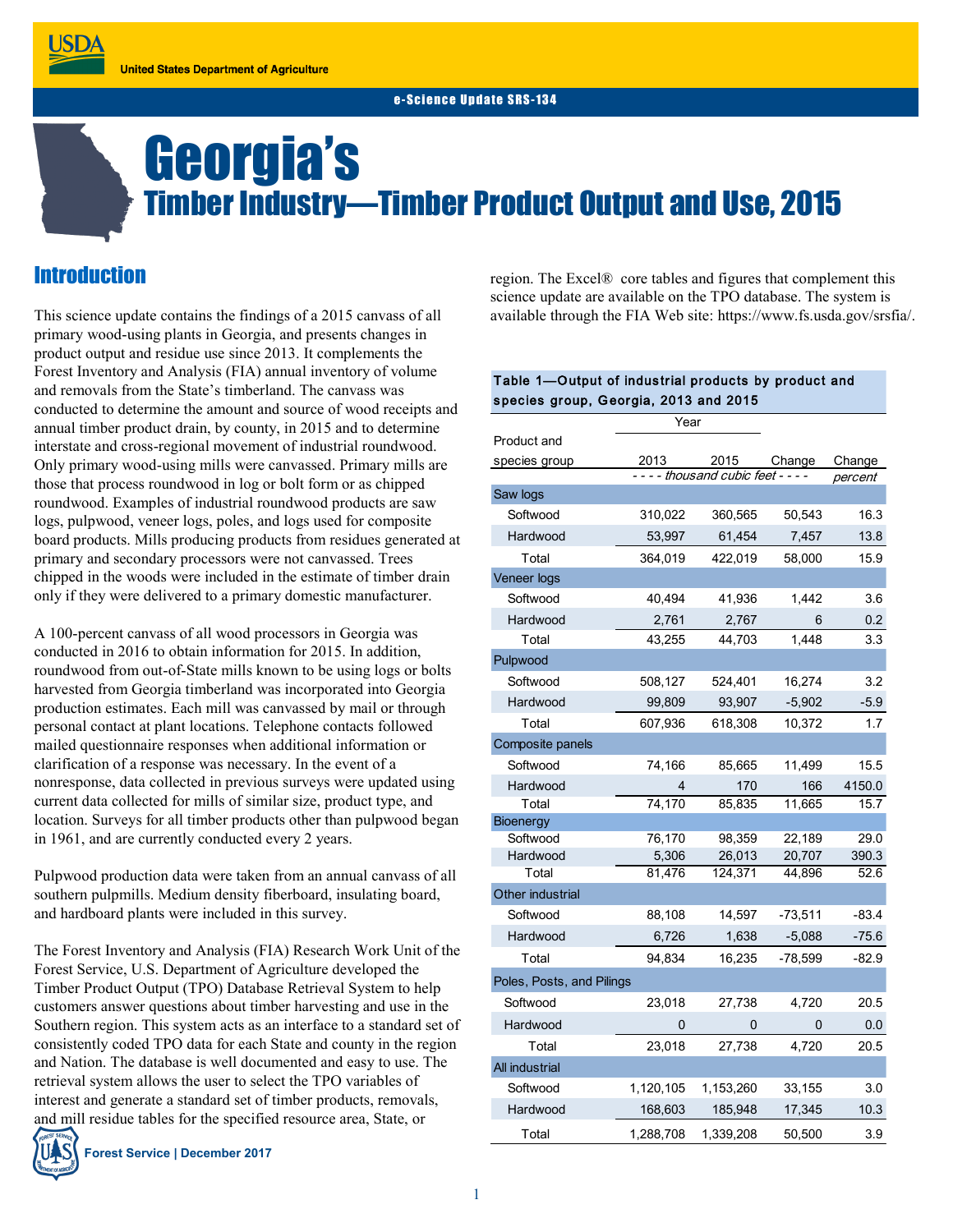The SRS gratefully acknowledges the tremendous cooperation and assistance provided by the Georgia Forestry Commission in collecting mill data. Appreciation is also extended to forest industry and mill managers for providing timber products information.

## All Products

Industrial timber product output from roundwood increased 50.5 million cubic feet, or 4 percent, to 1.34 billion cubic feet.

Output of industrial softwood roundwood products increased 3 percent to 1.15 billion cubic feet, while output of industrial hardwood roundwood products increased 10 percent to 186 million cubic feet (fig. 1).

Pulpwood and saw logs were the principal roundwood products in 2015. Combined output of these two products totaled 1.04 billion cubic feet and accounted for 78 percent of the State's total industrial roundwood output (fig. 2).

Total receipts at Georgia mills, which included roundwood harvested and retained in the State and roundwood imported from other States, increased 11 percent to 1.34 billion cubic feet.

At the same time, the number of primary roundwood-using plants in Georgia increased from 164 in 2013 to 190 in 2015 (fig. 3, see next page). The number of sawmills increased by 4, pulpmills, veneer, and composite panel mills remained stable, bio-energy facilities increased by 13 and other miscellaneous mills increased by 8, poles/ post/piling mills increased by 1.

Across all products, 86 percent of roundwood harvested was retained for processing at Georgia mills. Exports of roundwood to other States amounted to 183.5 million cubic feet, while imports of roundwood amounted to 197.5 million cubic feet making the State a net importer of roundwood.





Figure 2— Roundwood production by type of product, Georgia, 2015.



Figure 1— Roundwood production for all products by species group and year, Georgia, 2015.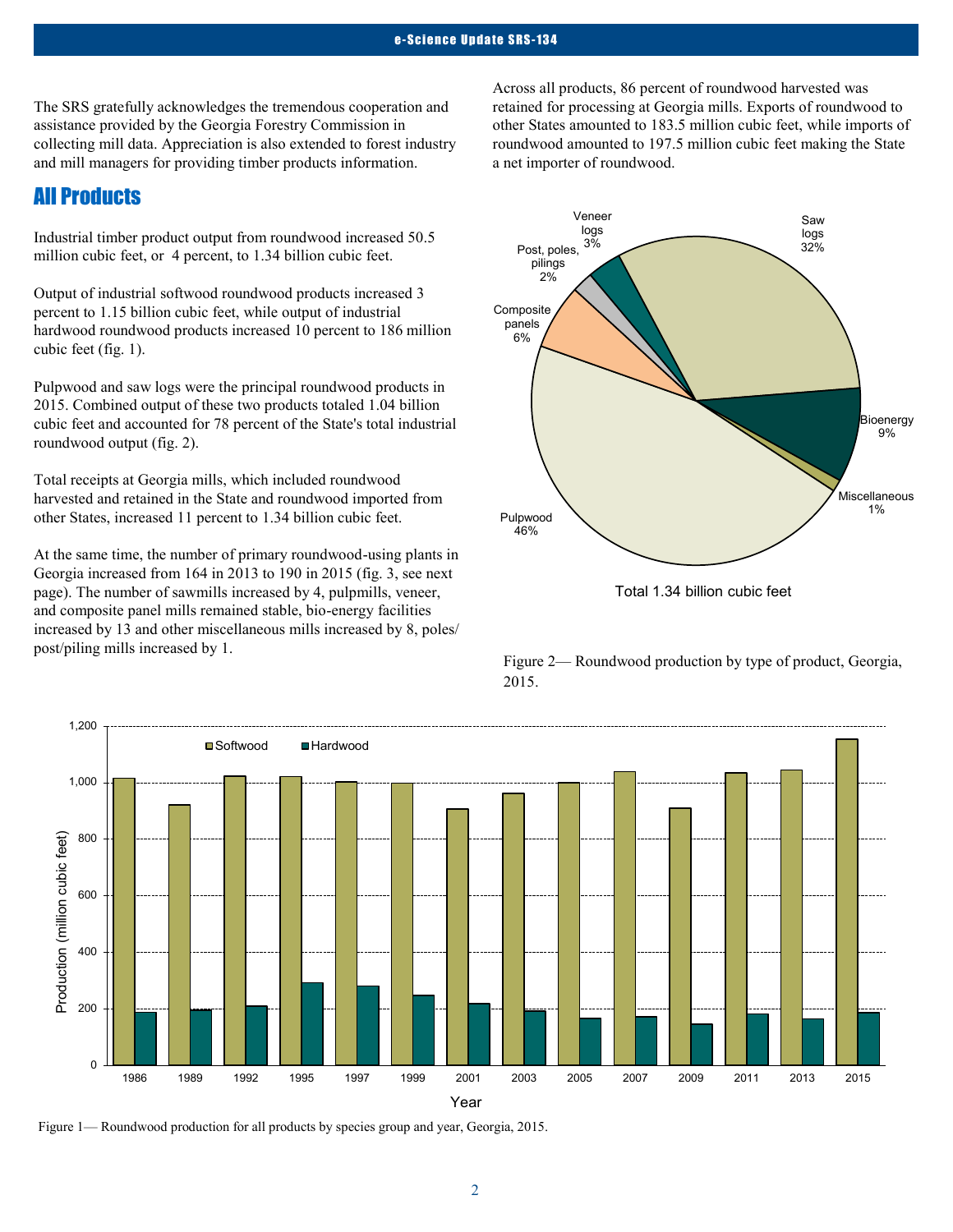

Figure 3—Primary wood-using mills, Georgia, 2015.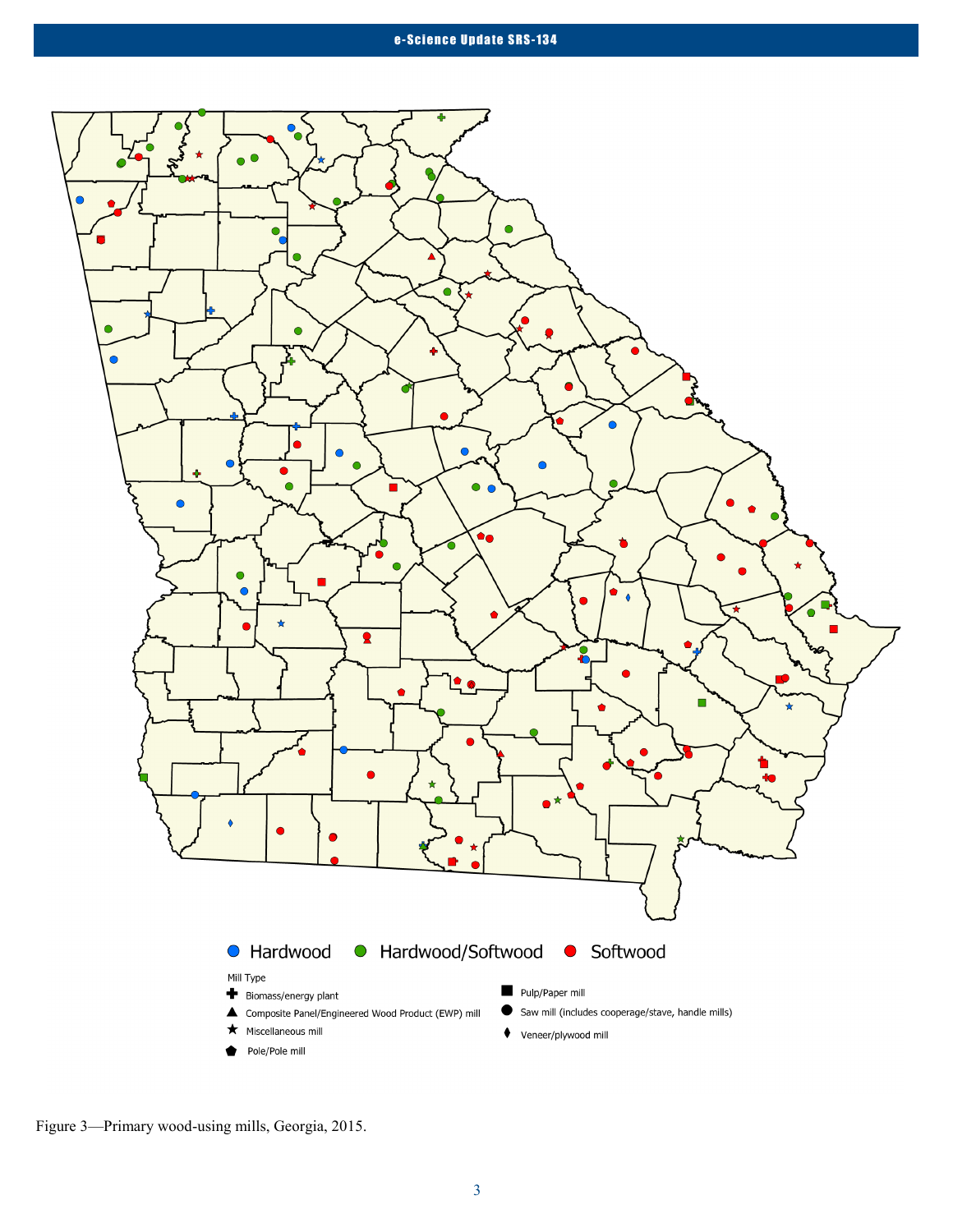## Pulpwood

Total pulpwood production increased 2 percent to 618.3 million cubic feet, and accounted for 46 percent of the State's total roundwood production compared to 47 percent of total production in 2013. Softwood output increased to 524.4 million cubic feet; hardwood output decreased to 93.9 million cubic feet (fig. 4). These were an increase and decrease from 2013 numbers of 3 percent and 6 percent, respectively.

Twelve pulpmill facilities were operating and receiving roundwood in Georgia in 2015, the same since 2003. Total pulpwood receipts for these mills decreased to 632.8 million cubic feet, accounting for 47 percent of total receipts for all mills.



Figure 4—Roundwood pulpwood production by species group and year, Georgia, 2015.

Eighty percent of roundwood cut for pulpwood was retained for processing at Georgia pulpmills. Roundwood pulpwood accounted for 67 percent of total known exports and 69 percent of total imports.

#### Saw Logs

Saw logs accounted for 32 percent of the State's total roundwood products. Output of softwood saw logs increased 16 percent to 360.6 million cubic feet, while that of hardwood saw logs increased 14 percent to 61.5 million cubic feet (fig. 5).

In 2015, Georgia had 98 sawmills, 4 more mills than in 2013. Total saw-log receipts were up 58.3 million cubic feet to 430.9 million cubic feet. Softwood saw-log receipts increased 16 percent to 365.2 million cubic feet, while those of hardwoods increased 13 percent to 65.7 million cubic



Figure 5— Roundwood saw-log production by species group and year, Georgia, 2015.

Georgia retained 93 percent of its saw-log production for within State manufacture, with saw-log imports exceeding exports by 8.9 million cubic feet in 2015.

#### Veneer Logs

Output of veneer logs in 2015 totaled 44.7 million cubic feet, a 3 percent increase since 2013, and accounted for 3 percent of the State's total roundwood production (fig. 6).

The number of veneer mills operating in Georgia remained stable at 5 for 2015. Receipts of veneer logs increased 9 percent to 45.4 million cubic feet.



Figure 6— Roundwood veneer-log production by species group and year, Georgia, 2015.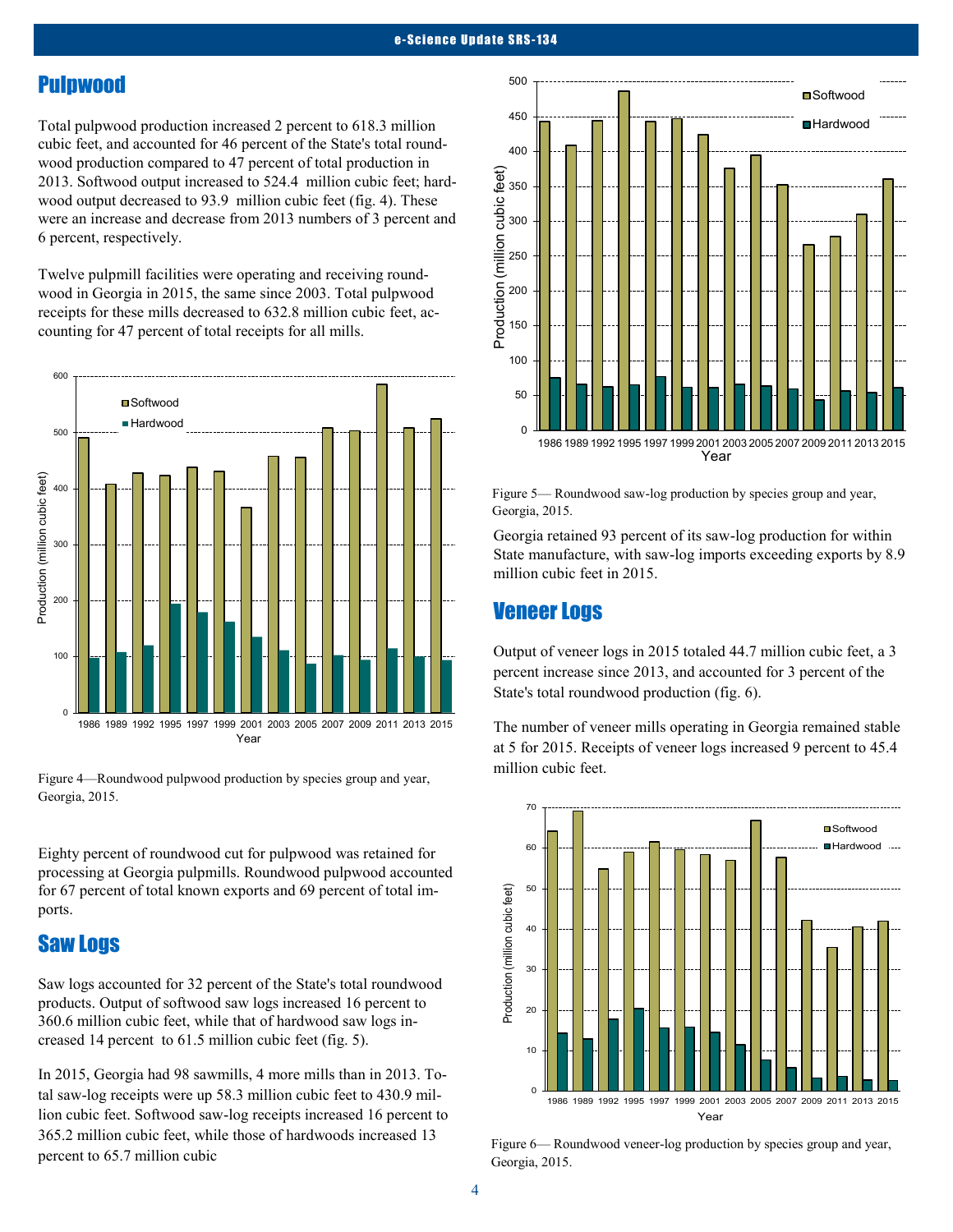#### Composite Panels

Roundwood harvested from Georgia's forests for composite panels increased 16 percent and totaled 85.8 million cubic feet. Softwood output was up 16 percent to 85.7 million cubic feet. (fig. 7).

Four composite panel, or oriented strand board, mills were operating in Georgia in 2015, same as 2013. Total receipts for these mills increased 12 percent to 89.6 million cubic feet, and accounted for 7 percent of the State's total receipts.



Figure 7— Roundwood composite panel production by species group and year, Georgia, 2015.

## **Bioenergy**

Roundwood harvested from Georgia's forests for bioenergy increased 53 percent and totaled 124.4 million cubic feet. Softwood output increased 29 percent to 98.4 million cubic feet, while that of hardwood increased 390 percent to 26 million cubic feet. (fig. 8).

Twenty-four bioenergy facilities were operating in Georgia in 2015, up from 11 in 2013. Total receipts for these mills totaled 109.7 million cubic feet, and accounted for 8 percent of the State's total receipts.

Georgia retained 81 percent of its bioenergy log production for within State manufacture, with bioenergy exports exceeding imports by 14.7 million cubic feet in 2015.



Figure 8— Roundwood bioenergy production by species group and year, Georgia, 2015.

## Poles, Posts, and Pilings

Roundwood harvested from Georgia's forests for poles, posts, and pilings increased 21 percent and totaled 27.7 million cubic feet. Softwood was the only species group used for product.

Eighteen pole, posts, and piling facilities were operating in Georgia in 2015, up from 17 in 2013. Total receipts for these mills totaled 28.9 million cubic feet, and accounted for 2 percent of the state's total receipts.

Georgia retained 97 percent of its pole, posts, and piling production for within State manufacture, with pole, posts, and piling imports exceeding exports by 1.1 million cubic feet in 2015.

## Other Industrial Products

Roundwood harvested for other industrial uses such as poles, posts, mulch, residential firewood, industrial fuel, logs for log homes, and all other industrial products totaled 44 million cubic feet. Softwood made up 96 percent of the other industrial products volume.

The number of plants producing other industrial products totaled 37 in 2015. Combined receipts of other industrial products from softwood and hardwood totaled 44.4 million cubic feet.